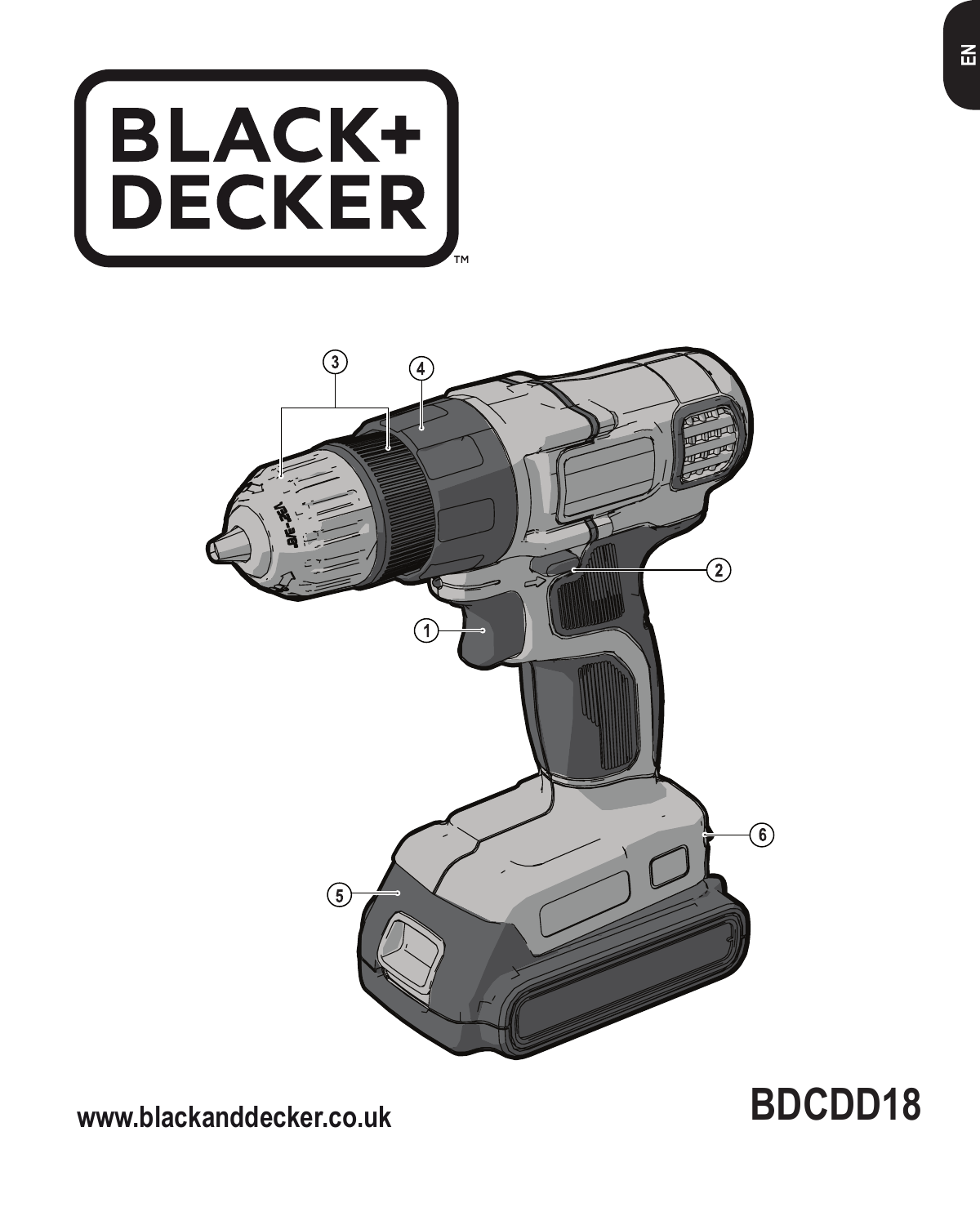





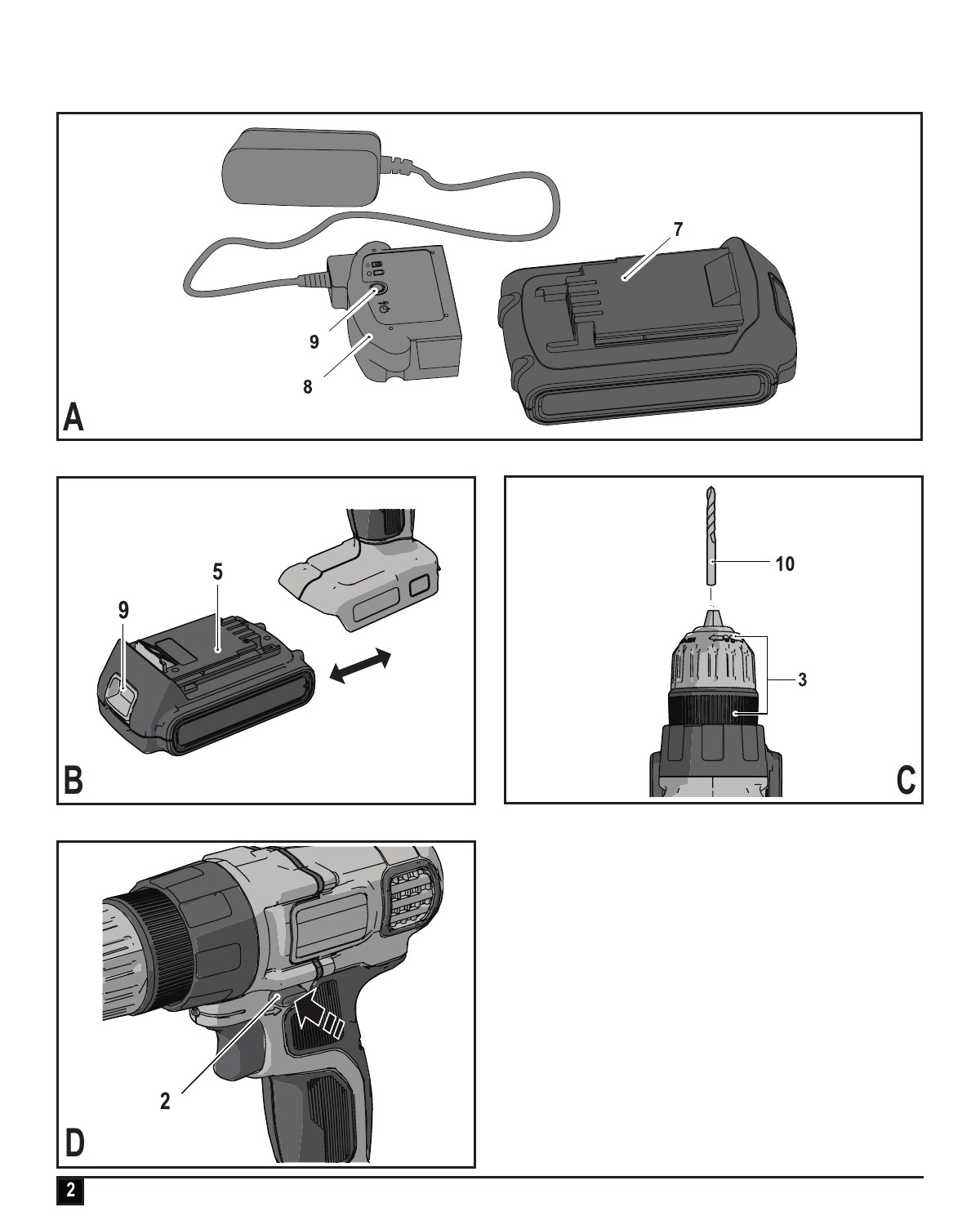**(Original instructions) ENGLISH**

# **Intended use**

Your BLACK+DECKER BDCDD18 - Drill, Screwdriver has been designed for screwdriving applications and for drilling in wood, metal and plastics. This tool is intended for consumer use only.

# **Safety instructions**

### **General power tool safety warnings**



**Marning!** Read all safety warnings and all<br>
instructions. Failure to follow the warnings<br>
and instructions listed below may result in and instructions listed below may result in electric shock, fire and/or serious injury.

**Save all warnings and instructions for future refer-**

**ence.** The term "power tool" in all of the warnings listed below refers to your mains operated (corded) power tool or battery operated (cordless) power tool.

- **1. Work area safety**
- **a. Keep work area clean and well lit.** Cluttered or dark areas invite accidents.
- **b. Do not operate power tools in explosive atmospheres, such as in the presence of flammable liquids, gases or dust.** Power tools create sparks which may ignite the dust or fumes.
- **c. Keep children and bystanders away while operating a power tool.** Distractions can cause you to lose control.
- **2. Electrical safety**
- **a. Power tool plugs must match the outlet. Never modify the plug in any way. Do not use any adapter plugs with earthed (grounded) power tools.** Unmodified plugs and matching outlets will reduce risk of electric shock.
- **b. Avoid body contact with earthed or grounded surfaces such as pipes, radiators, ranges and refrigerators.** There is an increased risk of electric shock if your body is earthed or grounded.
- **c. Do not expose power tools to rain or wet conditions.** Water entering a power tool will increase the risk of electric shock.
- **d. Do not abuse the cord. Never use the cord for carrying, pulling or unplugging the power tool. Keep cord away from heat, oil, sharp edges or moving parts.** Damaged or entangled cords increase the risk of electric shock.
- **e. When operating a power tool outdoors, use an extension cord suitable for outdoor use.** Use of a cord suitable for outdoor use reduces the risk of electric shock.
- **f. If operating a power tool in a damp location is unavoidable, use a residual current device (RCD) protected supply.** Use of an RCD reduces the risk of electric shock.
- **3. Personal safety**
- **a. Stay alert, watch what you are doing and use common sense when operating a power tool. Do not use a power tool while you are tired or under the influence of drugs, alcohol or medication.** A moment of inattention while operating power tools may result in serious personal injury.
- **b. Use personal protective equipment. Always wear eye protection.** Protective equipment such as dust mask, non-skid safety shoes, hard hat, or hearing protection used for appropriate conditions will reduce personal injuries.
- **c. Prevent unintentional starting. Ensure the switch is in the off-position before connecting to power source and/or battery pack, picking up or carrying the tool.** Carrying power tools with your finger on the switch or energising power tools that have the switch on invites accidents.
- **d. Remove any adjusting key or wrench before turning the power tool on.** A wrench or a key left attached to a rotating part of the power tool may result in personal injury.
- **e. Do not overreach. Keep proper footing and balance at all times.** This enables better control of the power tool in unexpected situations.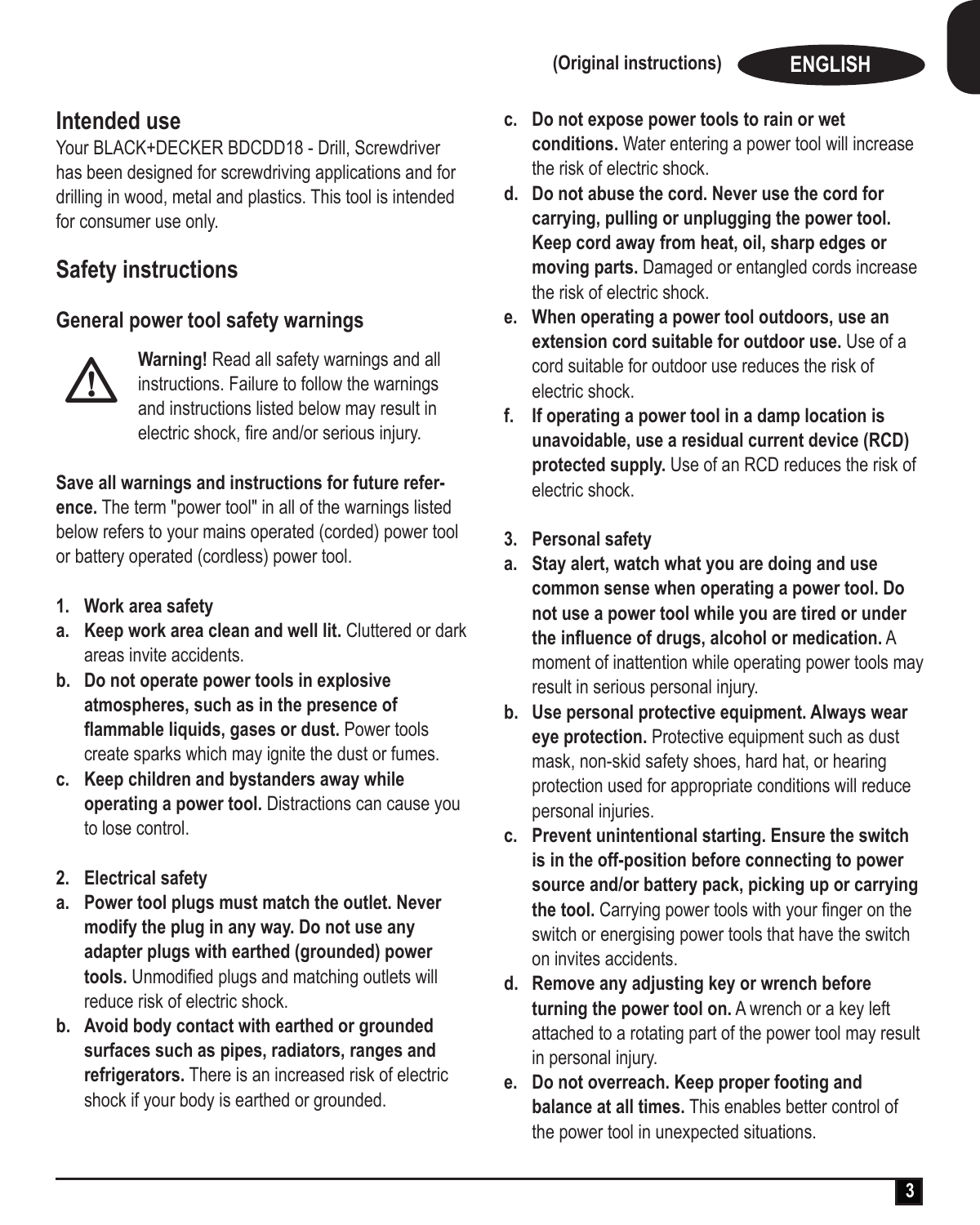- **f. Dress properly. Do not wear loose clothing or jewellery. Keep your hair, clothing and gloves away from moving parts.** Loose clothes, jewellery or long hair can be caught in moving parts.
- **g. If devices are provided for the connection of dust extraction and collection facilities, ensure these are connected and properly used.** Use of dust collection can reduce dust-related hazards.
- **4. Power tool use and care**
- **a. Do not force the power tool. Use the correct power tool for your application.** The correct power tool will do the job better and safer at the rate for which it was designed.
- **b. Do not use the power tool if the switch does not turn it on and off.** Any power tool that cannot be controlled with the switch is dangerous and must be repaired.
- **c. Disconnect the plug from the power source and/or the battery pack from the power tool before making any adjustments, changing accessories, or storing power tools.** Such preventive safety measures reduce the risk of starting the power tool accidentally.
- **d. Store idle power tools out of the reach of children and do not allow persons unfamiliar with the power tool or these instructions to operate the power tool.** Power tools are dangerous in the hands of untrained users.
- **e. Maintain power tools. Check for misalignment or binding of moving parts, breakage of parts and any other condition that may affect the power tools operation. If damaged, have the power tool repaired before use.** Many accidents are caused by poorly maintained power tools.
- **f. Keep cutting tools sharp and clean.** Properly maintained cutting tools with sharp cutting edges are less likely to bind and are easier to control.
- **g. Use the power tool, accessories and tool bits etc. in accordance with these instructions, taking into account the working conditions and the work to be performed.** Use of the power tool for operations different from those intended could result in a hazardous situation.
- **5. Battery tool use and care**
- **a. Recharge only with the charger specified by the manufacturer.** A charger that is suitable for one type of battery pack may create a risk of fire when used with another battery pack.
- **b. Use power tools only with specifically designated battery packs.** Use of any other battery packs may create a risk of injury and fire.
- **c. When battery pack is not in use, keep it away from other metal objects, like paper clips, coins, keys, nails, screws, or other small metal objects, that can make a connection from one terminal to another.** Shorting the battery terminals together may cause burns or a fire.
- **d. Under abusive conditions, liquid may be ejected from the battery; avoid contact. If contact accidentally occurs, flush with water. If liquid contacts eyes, additionally seek medical help.** Liquid ejected from the battery may cause irritation or burns.
- **6. Service**
- **a. Have your power tool serviced by a qualified repair person using only identical replacement parts.** This will ensure that the safety of the power tool is maintained.

# **Additional power tool safety warnings**



**Warning!** Additional safety warnings for drills and impact drills

- <sup>u</sup> **Wear ear protectors with impact drills.** Exposure to noise can cause hearing loss.
- $\triangleleft$  Use auxiliary handles supplied with the tool. Loss of control can cause personal injury.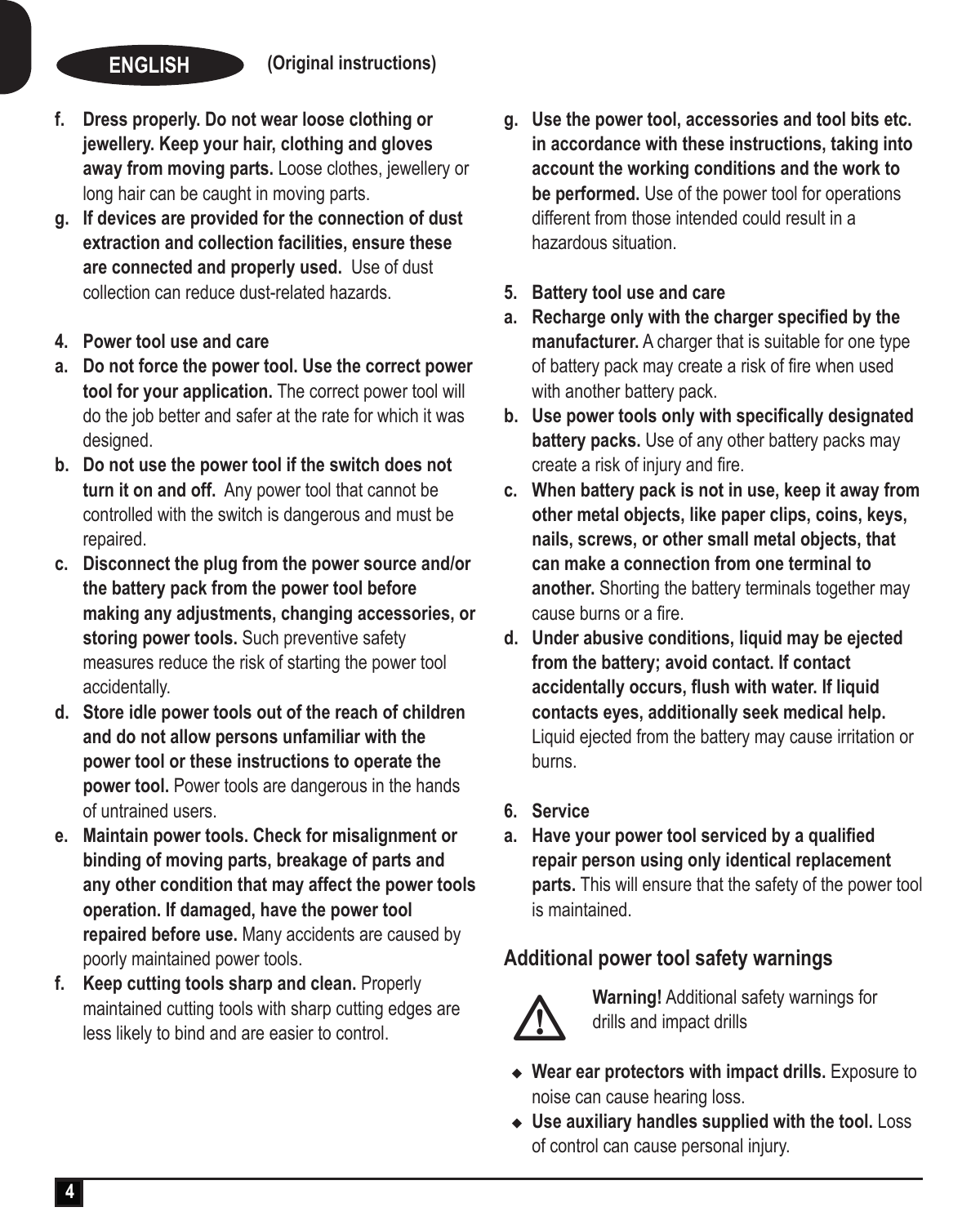#### **(Original instructions) ENGLISH**

- ◆ Hold power tool by insulated gripping surfaces **when performing an operation where the cutting accessory may contact hidden wiring.** Cutting accessory contacting a "live" wire may make exposed metal parts of the power tool "live" and could give the operator an electric shock.
- ◆ Hold power tool by insulated gripping surfaces, **when performing an operation where the fastener may contact hidden wiring.** Fasteners contacting a "live" wire may make exposed metal parts of the power tool "live" and could give the operator an electric shock.
- ◆ Use clamps or another practical way to secure **and support the workpiece to a stable platform.** Holding the work by hand or against your body leaves it unstable and may lead to loss of control.
- $\triangle$  Before drilling into walls, floors or ceilings, check for the location of wiring and pipes.
- $\leftrightarrow$  Avoid touching the tip of a drill bit just after drilling, as it may be hot.
- $\triangle$  The intended use is described in this instruction manual. The use of any accessory or attachment or performance of any operation with this tool other than those recommended in this instruction manual may present a risk of personal injury and/or damage to property.

#### **Safety of others**

- $\triangle$  This tool is not intended for use by persons (including children) with reduced physical, sensory or mental capabilities, or lack of experience and knowledge, unless they have been given supervision or instruction concerning use of the tool by a person responsible for their safety.
- $\triangle$  Children should be supervised to ensure that they do not play with the appliance.

# **Residual risks**

Additional residual risks may arise when using the tool which may not be included in the enclosed safety warnings. These risks can arise from misuse, prolonged use etc.

Even with the application of the relevant safety regulations and the implementation of safety devices, certain residual risks can not be avoided. These include:

- $\bullet$  Injuries caused by touching any rotating/moving parts.
- $\bullet$  Injuries caused when changing any parts, blades or accessories.
- $\bullet$  Injuries caused by prolonged use of a tool. When using any tool for prolonged periods ensure you take regular breaks.
- $\bullet$  Impairment of hearing.
- $\triangle$  Health hazards caused by breathing dust developed when using your tool (example:- working with wood, especially oak, beech and MDF.)

#### **Vibration**

The declared vibration emission values stated in the technical data and the declaration of conformity have been measured in accordance with a standard test method provided by EN 60745 and may be used for comparing one tool with another. The declared vibration emission value may also be used in a preliminary assessment of exposure.

**Warning!** The vibration emission value during actual use of the power tool can differ from the declared value depending on the ways in which the tool is used. The vibration level may increase above the level stated.

When assessing vibration exposure to determine safety measures required by 2002/44/EC to protect persons regularly using power tools in employment, an estimation of vibration exposure should consider, the actual conditions of use and the way the tool is used, including taking account of all parts of the operating cycle such as the times when the tool is switched off and when it is running idle in addition to the trigger time.

# **Labels on tool**

The following symbols are shown on the tool along with the date code:



: **Warning!** To reduce the risk of injury, the user must read the instruction manual.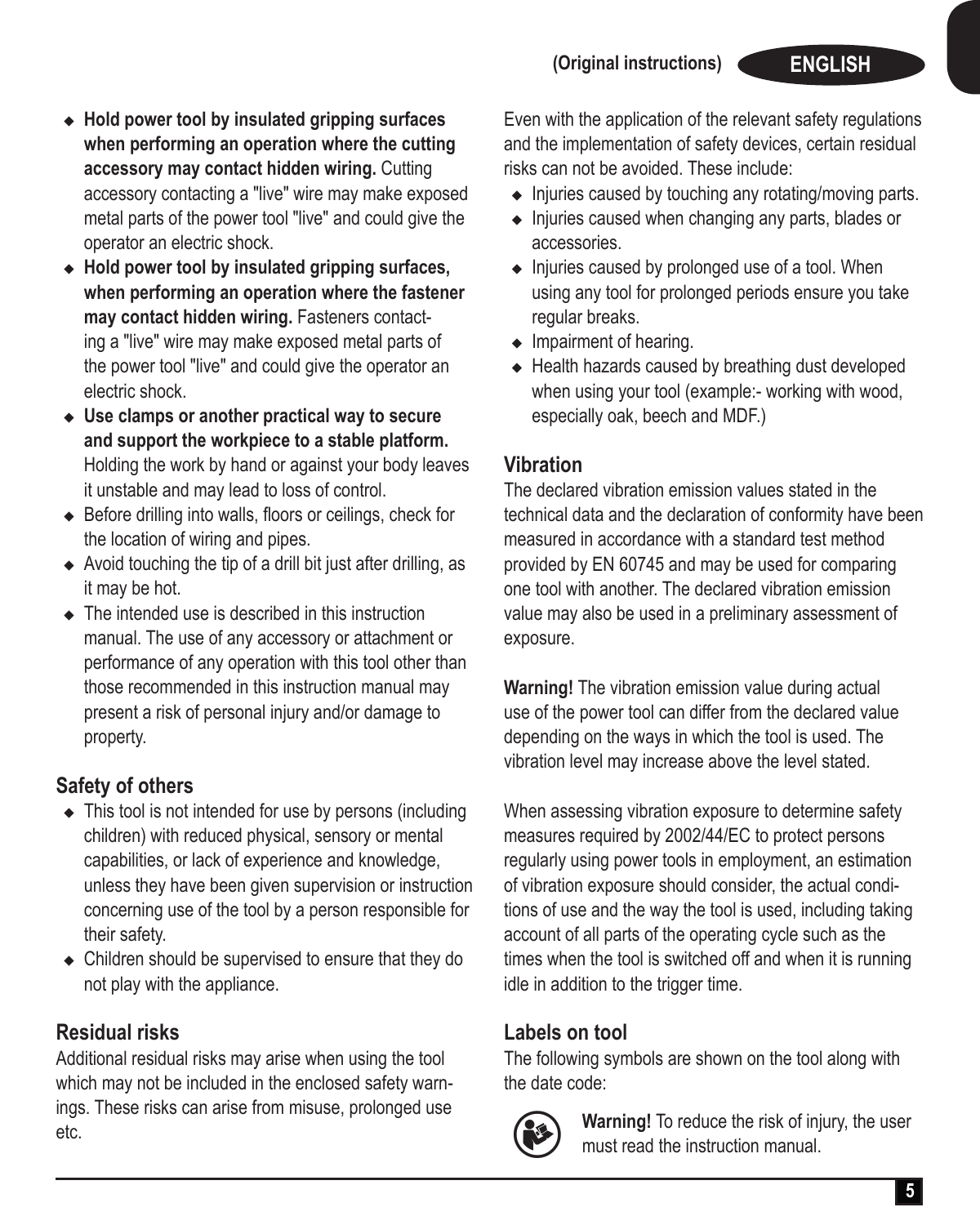#### **Additional safety instructions for batteries and chargers (Not provided with the tool)**

#### **Batteries**

- $\triangleleft$  Never attempt to open for any reason.
- $\bullet$  Do not expose the battery to water.
- $\bullet$  Do not store in locations where the temperature may exceed 40 °C.
- $\triangle$  Charge only at ambient temperatures between 10 °C and  $40 °C$ .
- $\triangle$  Charge only using the charger provided with the tool.
- $\triangleleft$  When disposing of batteries, follow the instructions given in the section "Protecting the environment".



Do not attempt to charge damaged batteries.

#### **Chargers**

- ◆ Use your BLACK+DECKER charger only to charge the battery in the tool with which it was supplied. Other batteries could burst, causing personal injury and damage.
- $\triangleq$  Never attempt to charge non-rechargeable batteries.
- $\triangle$  Have defective cords replaced immediately.
- $\bullet$  Do not expose the charger to water.
- $\bullet$  Do not open the charger.
- $\bullet$  Do not probe the charger.



The charger is intended for indoor use only.



Read the instruction manual before use.

#### **Electrical safety**



Your charger is double insulated; therefore no<br>earth wire is required. Always check that the<br>mains voltage corresponds to the voltage on earth wire is required. Always check that the mains voltage corresponds to the voltage on the rating plate. Never attempt to replace the charger unit with a regular mains plug.

 $\bullet$  If the supply cord is damaged, it must be replaced by the manufacturer or an authorised BLACK+DECKER Service Centre in order to avoid a hazard.

# **Features**

This tool includes some or all of the following features.

- 1. Variable speed switch
- 2. Forward/reverse slider
- 3. Chuck
- 4. Torque adjustment collar
- 5. Battery (not included, sold separately)
- 6. Bit holder

# **Fig. A (Not included, sold separately)**

- 5. Battery
- 7. Charger
- 8. Charger indicator

# **Assembly**

**Warning!** Before assembly, remove the battery from the tool.

# **Fitting and removing the battery (fig. B)**

- $\bullet$  To fit the battery (5), line it up with the receptacle on the tool. Slide the battery into the receptacle and push until the battery snaps into place.
- $\bullet$  To remove the battery, push the release button (9) while at the same time pulling the battery out of the receptacle.

#### **Fitting and removing a drill bit or screwdriver bit (fig. C)**

This tool is fitted with a keyless chuck to allow for an easy exchange of bits.

- $\triangleleft$  Grasp the rear half of the chuck (3) with one hand and use your other hand to rotate the front half in the counterclockwise direction, as viewed from the chuck end.
- $\bullet$  Insert the bit shaft (10) into the chuck.
- $\triangle$  Firmly tighten the chuck by holding the rear half of the chuck and rotating the front portion in the clockwise direction as viewed from the chuck end.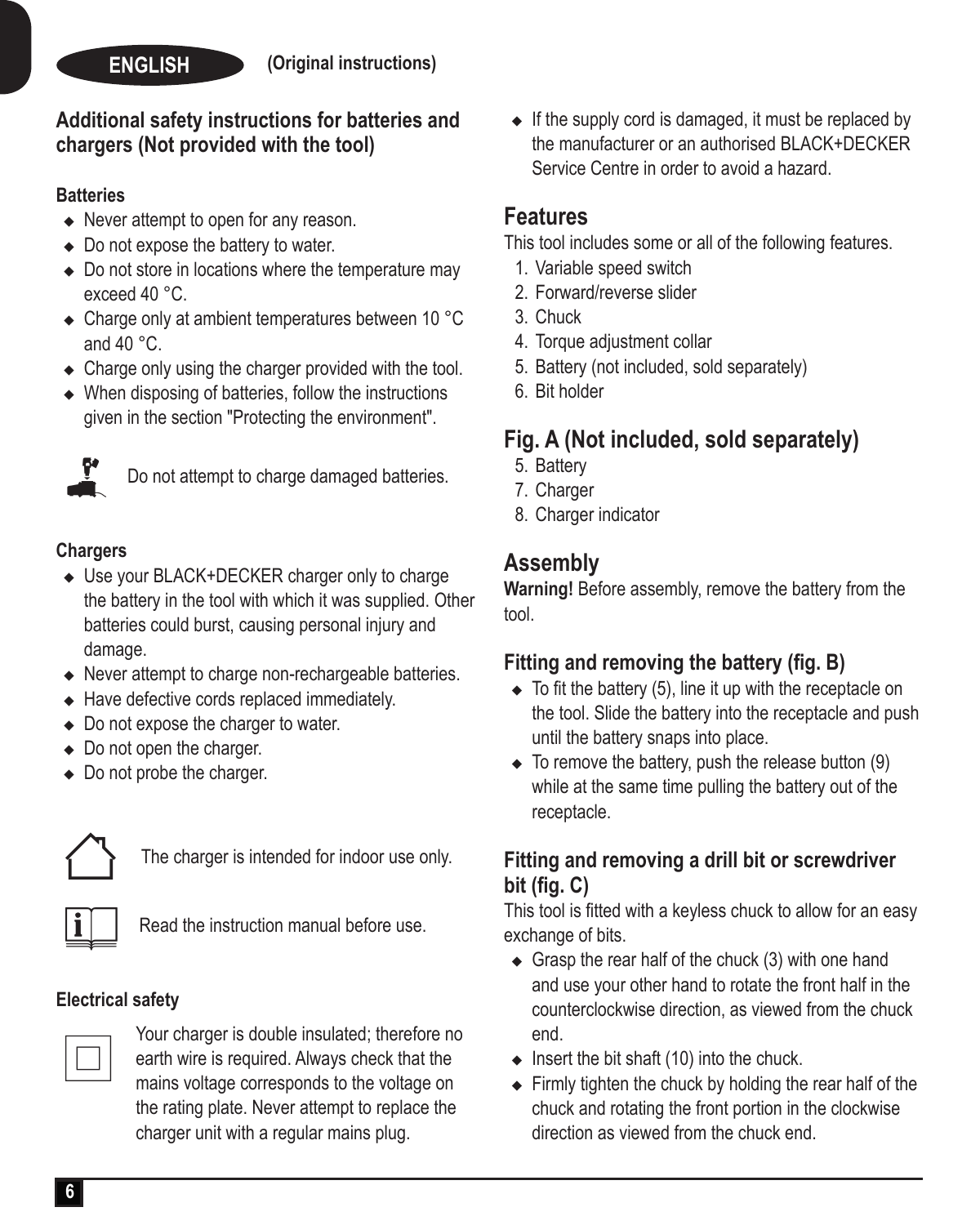# **Use**

**Warning!** Let the tool work at its own pace. Do not overload.

# **Charging the battery (fig. A)**

The battery needs to be charged before first use and whenever it fails to produce sufficient power on jobs that were easily done before. The battery may become warm while charging; this is normal and does not indicate a problem.

**Warning!** Do not charge the battery at ambient temperatures below 10 °C or above 40 °C. Recommended charging temperature: approx. 24 °C.

**Note: The charger will not charge a battery if the cell temperature is below approximately 10 °C or above 40 °C.**

**The battery should be left in the charger and the charger will begin to charge automatically when the cell temperature warms up or cools down.**

- $\bullet$  To charge the battery (5), insert it into the charger (7). The battery will only fit into the charger in one way. Do not force. Be sure that the battery is fully seated in the charger.
- $\bullet$  Plug in the charger and switch on at the mains. The charging indicator (8) will blink.

The charge is complete when the charging indicator (8) switches to continuously on. The charger and the battery can be left connected indefinitely. The LED will switch on as the charger occasionally tops up the battery charge.

 $\triangle$  Charge discharged batteries within 1 week. Battery life will be greatly diminished if stored in a discharged state.

# **Leaving the battery in the charger**

The charger and battery pack can be left connected with the LED glowing indefinitely. The charger will keep the battery pack fresh and fully charged.

# **Selecting the direction of rotation (fig. D)**

For drilling and for tightening screws, use forward (clockwise) rotation. For loosening screws or removing a jammed drill bit, use reverse (counterclockwise) rotation.

- $\bullet$  To select forward rotation, push the forward/reverse slider (2) to the left.
- $\bullet$  To select reverse rotation, push the forward/reverse slider to the right.
- $\bullet$  To lock the tool, set the forward/reverse slider into the centre position.

#### **Selecting the torque**

This tool is fitted with a collar to set the torque for various screwdriving and drilling applications. Large screws and hard workpiece materials require a higher torque setting than small screws and soft workpiece materials. For the definition of the symbol refer to the listing below.

- $\bullet$  For drilling in wood, metal and plastics, set the torque adiustment collar (4) to the **2** symbol.
- adjustment collar (4) to the **2** symbol.<br>For screwdriving, set the collar to the desired setting. If you do not yet know the appropriate setting, proceed as follows:
	- $\bullet$  Set the torque adjustment collar (4) to the lowest torque setting.
	- $\bullet$  Tighten the first screw.
	- $\bullet$  If the clutch ratchets before the desired result is achieved, increase the collar setting and continue tightening the screw. Repeat until you reach the correct setting. Use this setting for the remaining screws.

#### **Drilling/screwdriving**

- $\triangle$  Select forward or reverse rotation using the forward/ reverse slider (2).
- $\bullet$  To switch the tool on, press the switch (1). The tool speed depends on how far you press the switch.
- $\triangle$  To switch the tool off, release the switch.

# **Hints for optimum use**

#### **Drilling**

- $\triangle$  Always apply a light pressure in a straight line with the drill bit.
- $\bullet$  Just before the drill tip breaks through the other side of the workpiece, decrease pressure on the tool.
- $\bullet$  Use a block of wood to back up workpieces that may splinter.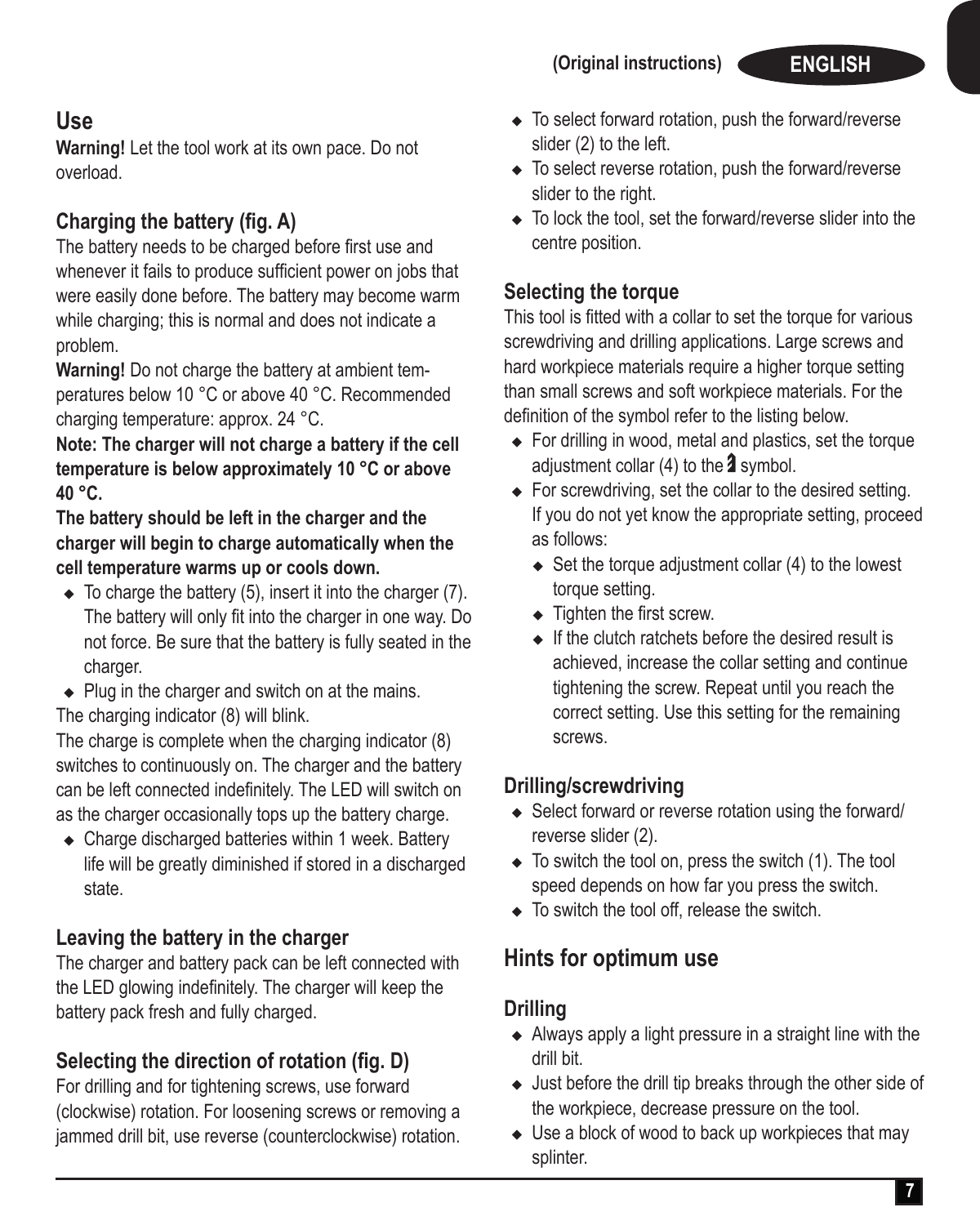- $\triangleleft$  Use spade bits when drilling large diameter holes in wood.
- $\bullet$  Use HSS drill bits when drilling in metal.
- $\triangleleft$  Use masonry bits when drilling in soft masonry.
- $\triangleleft$  Use a lubricant when drilling metals other than cast iron and brass.
- $\bullet$  Make an indentation using a centre punch at the centre of the hole to be drilled in order to improve accuracy.

# **Screwdriving**

- $\triangleleft$  Always use the correct type and size of screwdriver bit.
- $\bullet$  If screws are difficult to tighten, try applying a small amount of washing liquid or soap as a lubricant.
- $\triangle$  Always hold the tool and screwdriver bit in a straight line with the screw

### **Maintenance**

Your BLACK+DECKER tool has been designed to operate over a long period of time with a minimum of maintenance. Continuous satisfactory operation depends upon proper tool care and regular cleaning.

Your charger does not require any maintenance apart from regular cleaning.

**Warning!** Before performing any maintenance on the tool, remove the battery from the tool. Unplug the charger before cleaning it.

- $\triangle$  Regularly clean the ventilation slots in your tool and charger using a soft brush or dry cloth.
- $\triangle$  Regularly clean the motor housing using a damp cloth. Do not use any abrasive or solvent-based cleaner.
- $\triangle$  Regularly open the chuck and tap it to remove any dust from the interior.

# **Protecting the environment**



 $\sum_{n=1}^{\infty}$  Separate collection. This product must not be disposed of with normal household waste. disposed of with normal household waste.

Should you find one day that your BLACK+DECKER product needs replacement, or if it is of no further use to you, do not dispose of it with household waste. Make this product available for separate collection.



 $\oslash$  Separate collection of used products and<br> $\oslash$  packaging allows materials to be recycled<br>used again. packaging allows materials to be recycled and used again.

> Re-use of recycled materials helps prevent environmental pollution and reduces the demand for raw materials.

Local regulations may provide for separate collection of electrical products from the household, at municipal waste sites or by the retailer when you purchase a new product.

BLACK+DECKER provides a facility for the collection and recycling of BLACK+DECKER products once they have reached the end of their working life. To take advantage of this service please return your product to any authorised repair agent who will collect them on our behalf.

You can check the location of your nearest authorised repair agent by contacting your local BLACK+DECKER office at the address indicated in this manual. Alternatively, a list of authorised BLACK+DECKER repair agents and full details of our after-sales service and contacts are available on the Internet at: www.2helpU.com

#### **Batteries**



There are no user servicable parts inside.

 $\triangle$  At the end of your products life return the whole unit to your service agent or to a local recycling station to have the battery recycled. Do not throw the unit out with household waste.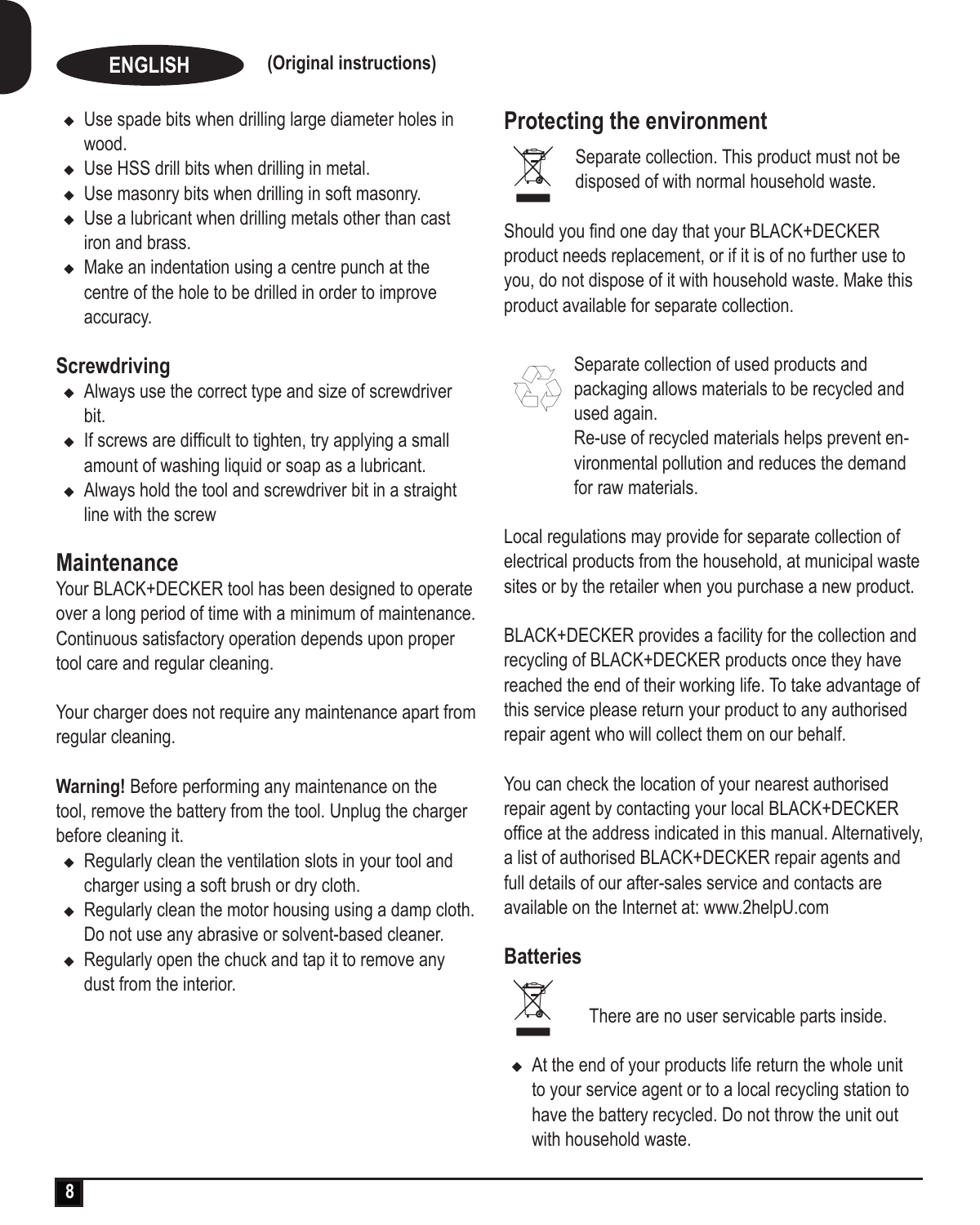# **Technical data**

|                              |                 | <b>BDCDD18 (H1)</b> |  |  |
|------------------------------|-----------------|---------------------|--|--|
| Voltage                      | $V_{\text{DC}}$ | 18                  |  |  |
| No-load speed                | $Min-1$         | $0 - 650$           |  |  |
| Max. torque                  | Nm              | 15/28               |  |  |
| Chuck capacity               | mm              | 10                  |  |  |
| <b>Max Drilling capacity</b> |                 |                     |  |  |
| Steel/wood                   | mm              | 10/25               |  |  |
| Weight                       | kg              | 1.0                 |  |  |

| <b>Charger</b>      |          | 905902** Type 2 | 905998** Type 1 |
|---------------------|----------|-----------------|-----------------|
| Input voltage       | $V_{AC}$ | 100-240         | 230             |
| Output voltage      | $V_{DC}$ | $8 - 20$        | 18              |
| Current             | mA       | 400             |                 |
| Approx. charge time | Hours    | $3 - 5$         | 1 - 5           |

| <b>Battery</b> |          | <b>BL1518</b> | <b>BL2018</b> | <b>BL4018</b> |
|----------------|----------|---------------|---------------|---------------|
| Voltage        | $V_{AC}$ | 18            | 18            | 18            |
| Capacity       | Ah       | 1.5           | 2.0           | 4.0           |
| Type           |          | Li-Ion        | Li-Ion        | Li-Ion        |

#### **Level of sound pressure according to EN 60745:**

Sound pressure  $(L_{nA})$  64.5 dB(A), uncertainty (K) 3 dB(A)

Sound power  $(L_{MA})$  75.5 dB(A), uncertainty (K) 3 dB(A)

#### **Vibration total values (triax vector sum) according to EN 60745:**

Drilling into metal  $(a_{h, D})$  0.8 m/s<sup>2</sup>, uncertainty (K) 3 m/s<sup>2</sup>

Screwdriving without impact  $(a<sub>h</sub>)$  0.3 m/s<sup>2</sup>, uncertainty (K) 1.5 m/s<sup>2</sup>

# **EC declaration of conformity**

MACHINERY DIRECTIVE

# $\epsilon$

BDCDD18 - Drill, Screwdriver

Black & Decker declares that these products described

under "technical data" are in compliance with:

2006/42/EC, EN 60745-1, EN 60745-2-1

These products also comply with Directive 2004/108/ EC (until 19/04/2016) 2014/30/EU (from 20/04/2016) and 2011/65/EU. For more information, please contact Black & Decker at the following address or refer to the back of

the manual.

The undersigned is responsible for compilation of the technical file and makes this declaration on behalf of

Black & Decker.



R. Laverick Engineering Manager Black & Decker Europe, 210 Bath Road, Slough, Berkshire, SL1 3YD United Kingdom 25/03/2015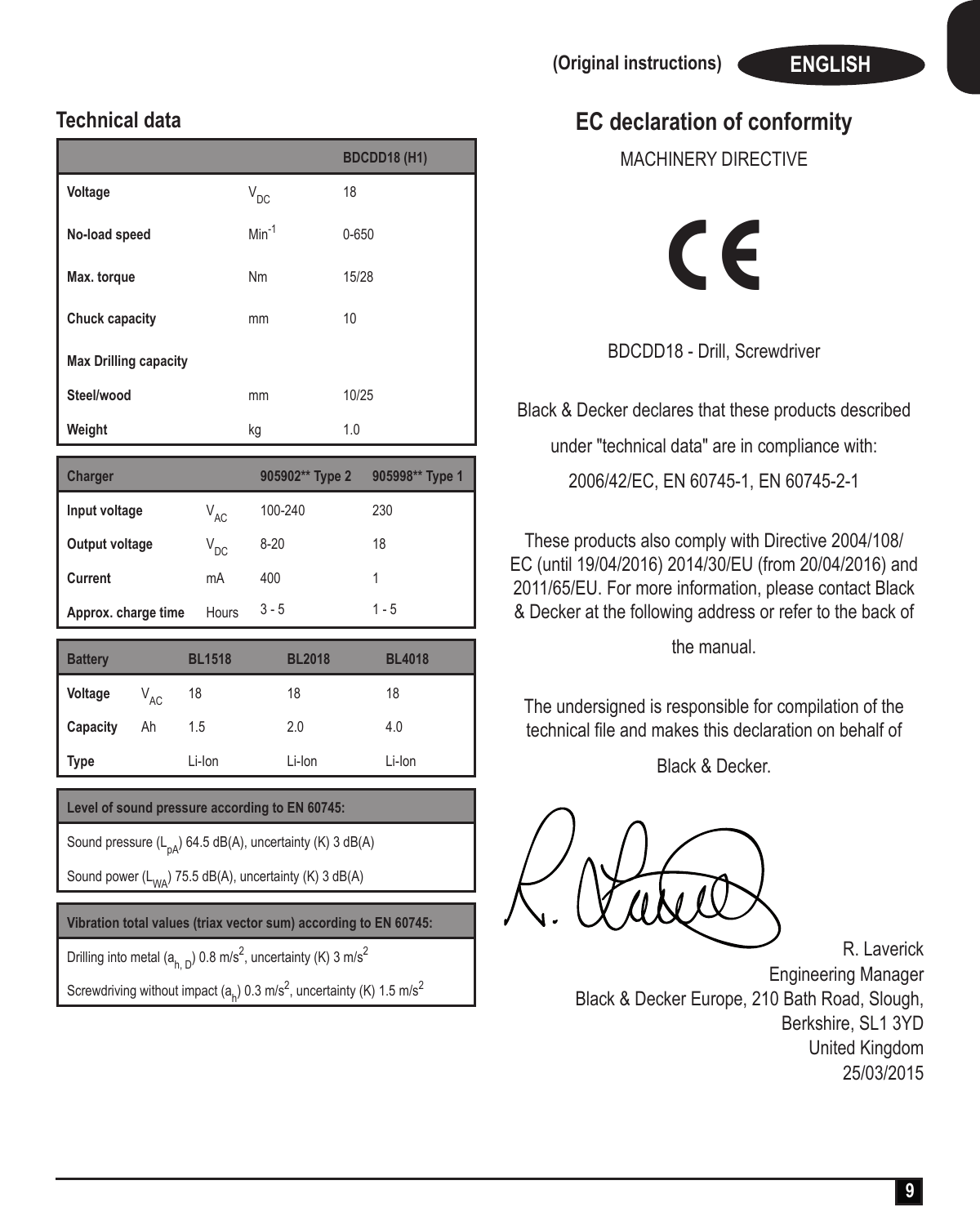#### **Guarantee**

Black & Decker is confident of the quality of its products and offers an outstanding guarantee. This guarantee statement is in addition to and in no way prejudices your statutory rights. The quarantee is valid within the territories of the Member States of the European Union and the European Free Trade Area.

If a Black & Decker product becomes defective due to faulty materials, workmanship or lack of conformity, within 24 months from the date of purchase, Black & Decker guarantees to replace defective parts, repair products subjected to fair wear and tear or replace such products to ensure minimum inconvenience to the customer unless:

- $\bullet$  The product has been used for trade, professional or hire purposes;
- $\bullet$  The product has been subjected to misuse or neglect:
- $\bullet$  The product has sustained damage through foreign objects, substances or accidents;
- $\triangle$  Repairs have been attempted by persons other than authorised repair agents or Black & Decker service staff.

To claim on the guarantee, you will need to submit proof of purchase to the seller or an authorised repair agent. You can check the location of your nearest authorised repair agent by contacting your local Black & Decker office at the address indicated in this manual. Alternatively, a list of authorised Black & Decker repair agents and full details of our after-sales service and contacts are available on the Internet at: www.2helpU.com

Please visit our website www.blackanddecker.co.uk to register your new BLACK+DECKER product and to be kept up to date on new products and special offers. Further information on the BLACK+DECKER brand and our range of products is available at www.blackanddecker.co.uk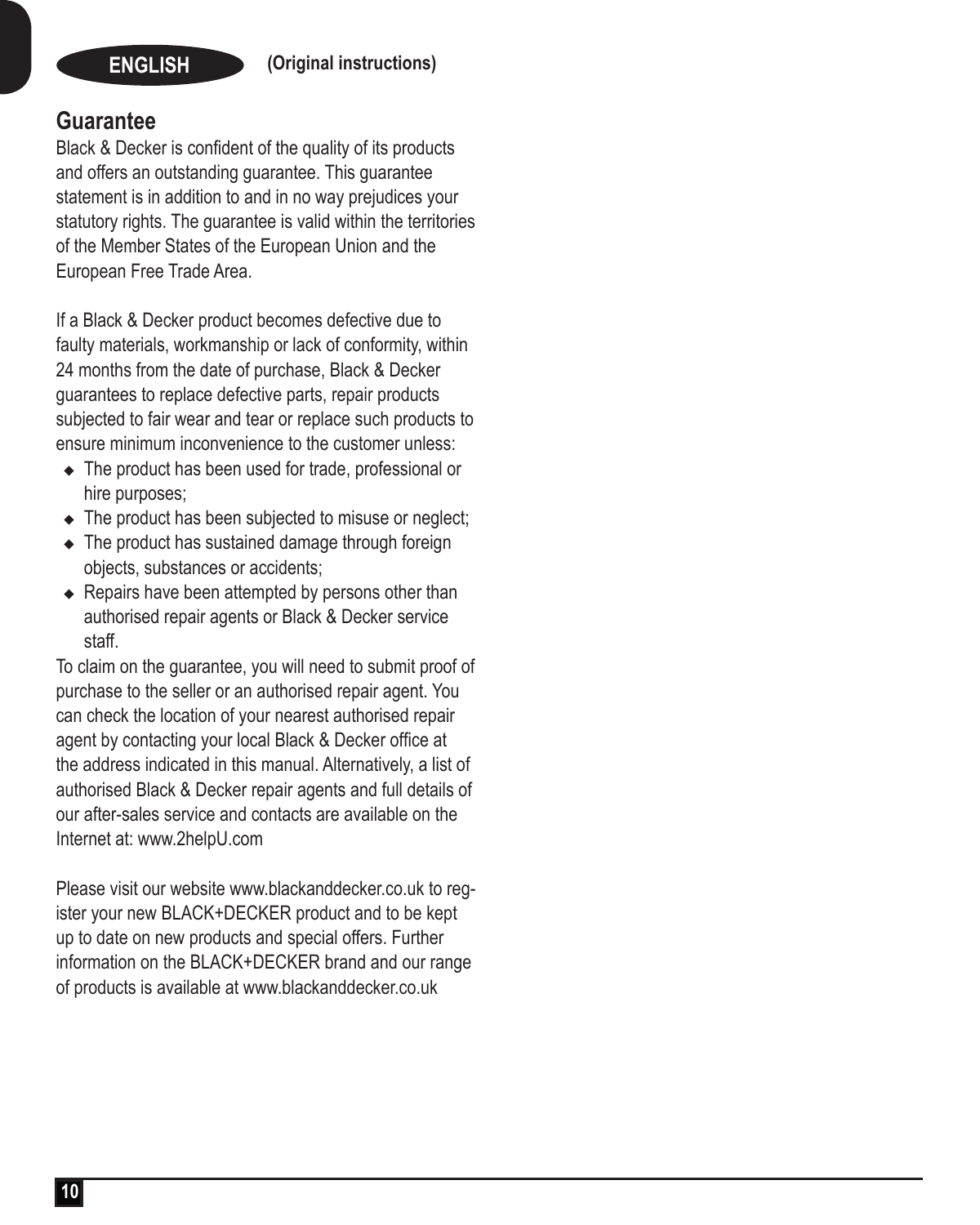(Übersetzung der ursprünglichen Anweisungen) **DEUTSCH**